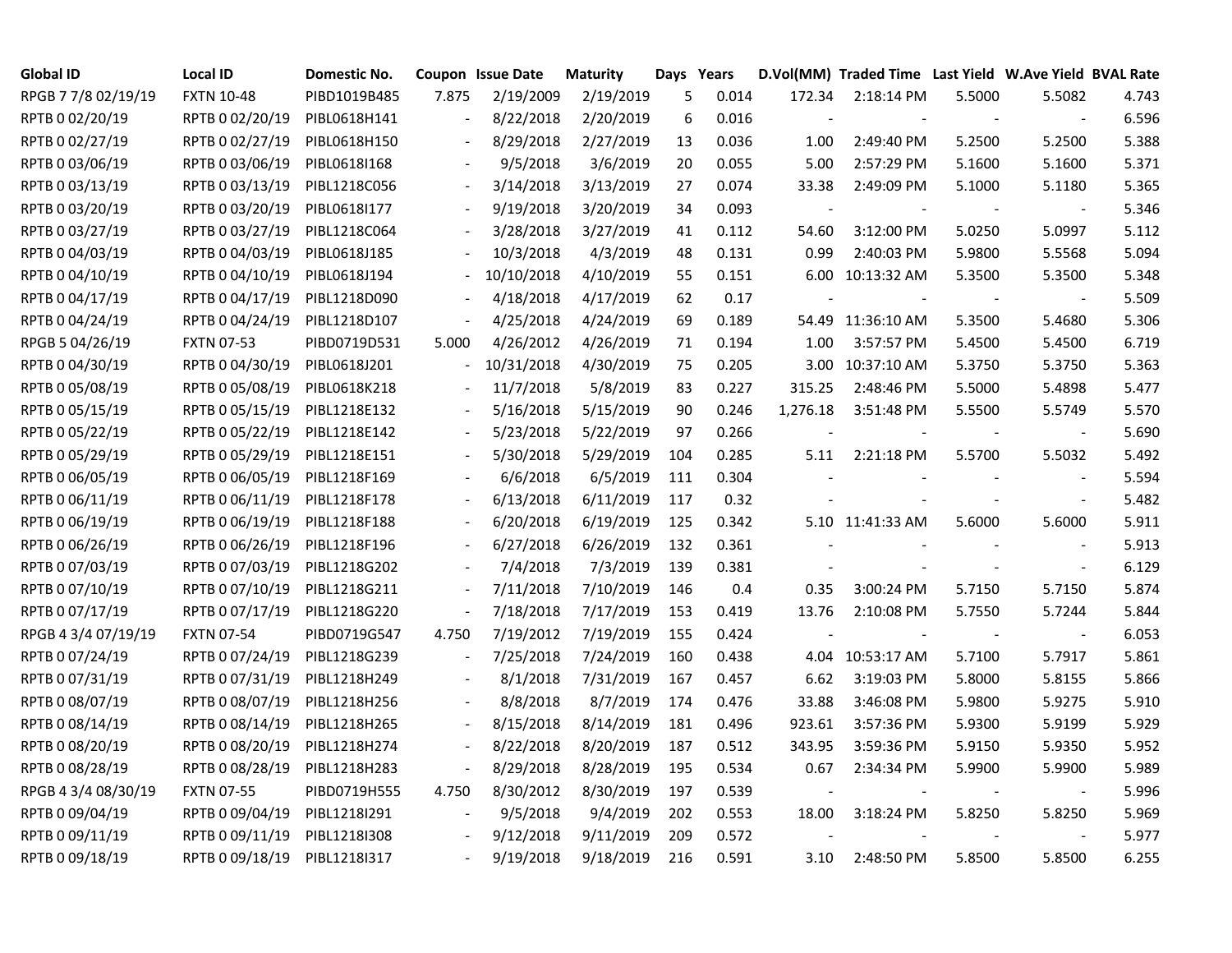| <b>Global ID</b>    | <b>Local ID</b>   | Domestic No. |                          | Coupon Issue Date | <b>Maturity</b> | Days Years |       |        | D.Vol(MM) Traded Time Last Yield W.Ave Yield BVAL Rate |        |                          |       |
|---------------------|-------------------|--------------|--------------------------|-------------------|-----------------|------------|-------|--------|--------------------------------------------------------|--------|--------------------------|-------|
| RPTB 0 10/02/19     | RPTB 0 10/02/19   | PIBL1218J334 |                          | 10/3/2018         | 10/2/2019       | 230        | 0.63  |        | 0.72 10:08:17 AM                                       | 5.7250 | 5.7250                   | 5.924 |
| RPTB 0 10/09/19     | RPTB 0 10/09/19   | PIBL1218J343 |                          | 10/10/2018        | 10/9/2019       | 237        | 0.649 |        |                                                        |        | $\blacksquare$           | 6.129 |
| RPTB 0 10/16/19     | RPTB 0 10/16/19   | PIBL1218J352 |                          | 10/17/2018        | 10/16/2019      | 244        | 0.668 | 2.00   | 3:54:24 PM                                             | 6.0150 | 6.0150                   | 6.791 |
| RPTB 0 10/23/19     | RPTB 0 10/23/19   | PIBL1218J361 |                          | 10/24/2018        | 10/23/2019      | 251        | 0.687 |        |                                                        |        |                          | 5.999 |
| RPTB 0 10/30/19     | RPTB 0 10/30/19   | PIBL1218J370 |                          | 10/31/2018        | 10/30/2019      | 258        | 0.706 |        |                                                        |        |                          | 5.988 |
| RPTB 0 11/06/19     | RPTB 0 11/06/19   | PIBL1218K387 |                          | 11/7/2018         | 11/6/2019       | 265        | 0.726 |        | 2.80 10:39:18 AM                                       | 5.9200 | 5.9200                   | 6.009 |
| RPTB 0 11/13/19     | RPTB 0 11/13/19   | PIBL1218K396 | $\frac{1}{2}$            | 11/14/2018        | 11/13/2019      | 272        | 0.745 |        |                                                        |        |                          | 5.949 |
| RPTB 0 11/20/19     | RPTB 0 11/20/19   | PIBL1218K403 |                          | 11/21/2018        | 11/20/2019      | 279        | 0.764 |        |                                                        |        |                          | 5.936 |
| RPGB 37/8 11/22/19  | <b>FXTN 07-56</b> | PIBD0719K560 | 3.875                    | 11/22/2012        | 11/22/2019      | 281        | 0.769 | 25.06  | 3:46:19 PM                                             | 5.9750 | 5.9701                   | 5.943 |
| RPTB 0 11/27/19     | RPTB 0 11/27/19   | PIBL1218K412 |                          | 11/28/2018        | 11/27/2019      | 286        | 0.783 |        |                                                        |        |                          | 6.025 |
| RPTB 0 12/04/19     | RPTB 0 12/04/19   | PIBL1218L420 |                          | 12/5/2018         | 12/4/2019       | 293        | 0.802 |        |                                                        |        |                          | 5.976 |
| RPTB 0 12/11/19     | RPTB 0 12/11/19   | PIBL1218L439 |                          | 12/12/2018        | 12/11/2019      | 300        | 0.821 | 4.63   | 3:03:07 PM                                             | 5.9150 | 5.9118                   | 5.984 |
| RPTB 0 01/08/20     | RPTB 0 01/08/20   | PIBL1219A019 |                          | 1/9/2019          | 1/8/2020        | 328        | 0.898 |        | $\blacksquare$                                         |        |                          | 6.016 |
| RPGB 3 3/8 01/12/20 | <b>FXTN 03-22</b> | PIBD0320A229 | 3.375                    | 1/12/2017         | 1/12/2020       | 332        | 0.909 | 177.13 | 3:56:56 PM                                             | 5.9250 | 5.9679                   | 5.953 |
| RPTB 0 01/15/20     | RPTB 0 01/15/20   | PIBL1219A028 |                          | 1/16/2019         | 1/15/2020       | 335        | 0.917 |        |                                                        |        |                          | 6.039 |
| RPTB 0 01/22/20     | RPTB 0 01/22/20   | PIBL1219A037 | $\overline{\phantom{a}}$ | 1/23/2019         | 1/22/2020       | 342        | 0.936 | 52.53  | 3:45:40 PM                                             | 5.9250 | 5.9250                   | 5.920 |
| RPTB 0 01/29/20     | RPTB 0 01/29/20   | PIBL1219A046 | $\overline{\phantom{a}}$ | 1/30/2019         | 1/29/2020       | 349        | 0.956 |        | 3.00 11:19:38 AM                                       | 5.8100 | 5.8100                   | 5.948 |
| RPTB 0 02/05/20     | RPTB 0 02/05/20   | PIBL1219B054 |                          | 2/6/2019          | 2/5/2020        | 356        | 0.975 | 33.99  | 3:50:51 PM                                             | 5.9450 | 5.9258                   | 6.054 |
| RPTB 0 02/12/20     | RPTB 0 02/12/20   | PIBL1219B063 | $\overline{a}$           | 2/13/2019         | 2/12/2020       | 363        | 0.994 | 313.14 | 3:54:10 PM                                             | 5.9750 | 5.9824                   | 5.986 |
| RPGB 7 3/4 02/18/20 | <b>FXTN 10-50</b> | PIBD1020B508 | 7.750                    | 2/18/2010         | 2/18/2020       | 369        | 1.01  |        | $\overline{\phantom{a}}$                               |        |                          | 5.899 |
| RPGB 4 1/4 04/11/20 | RTB 03-08         | PIID0320D087 | 4.250                    | 4/11/2017         | 4/11/2020       | 422        | 1.155 | 37.65  | 3:59:29 PM                                             | 5.9900 | 5.9557                   | 5.964 |
| RPGB 7 1/4 08/19/20 | RTB 10-01         | PIID1020H015 | 7.250                    | 8/19/2010         | 8/19/2020       | 552        | 1.511 |        |                                                        |        | $\overline{\phantom{a}}$ | 6.013 |
| RPGB 3 3/8 08/20/20 | <b>FXTN 05-73</b> | PIBD0520H735 | 3.375                    | 8/20/2015         | 8/20/2020       | 553        | 1.514 | 0.20   | 2:23:44 PM                                             | 5.9500 | 5.9500                   | 5.996 |
| RPGB 6 1/8 09/16/20 | <b>FXTN 10-51</b> | PIBD1020I510 | 6.125                    | 9/16/2010         | 9/16/2020       | 580        | 1.588 |        |                                                        |        |                          | 6.096 |
| RPGB 5 7/8 12/16/20 | <b>FXTN 10-52</b> | PIBD1020L525 | 5.875                    | 12/16/2010        | 12/16/2020      | 671        | 1.837 | 111.00 | 9:30:15 AM                                             | 6.0000 | 6.0000                   | 6.000 |
| RPGB 4 1/4 01/25/21 | <b>FXTN 03-23</b> | PIBD0321A236 | 4.250                    | 1/25/2018         | 1/25/2021       | 711        | 1.947 |        | 2.05 11:28:49 AM                                       | 5.9450 | 5.9450                   | 5.991 |
| RPGB 7 3/8 03/03/21 | RTB 10-02         | PIID1021C027 | 7.375                    | 3/3/2011          | 3/3/2021        | 748        | 2.048 | 23.30  | 2:23:00 PM                                             | 5.8500 | 5.8968                   | 5.872 |
| RPGB 3 1/2 03/20/21 | <b>FXTN 07-57</b> | PIBD0721C574 | 3.500                    | 3/20/2014         | 3/20/2021       | 765        | 2.094 | 20.40  | 3:44:37 PM                                             | 6.0000 | 6.0000                   | 5.992 |
| RPGB 6 1/2 04/28/21 | <b>FXTN 10-53</b> | PIBD1021D531 | 6.500                    | 4/28/2011         | 4/28/2021       | 804        | 2.201 |        |                                                        |        |                          | 6.326 |
| RPGB 4 7/8 06/13/21 | RTB 03-09         | PIID0321F092 | 4.875                    | 6/13/2018         | 6/13/2021       | 850        | 2.327 | 355.79 | 3:56:34 PM                                             | 6.0450 | 6.0402                   | 6.043 |
| RPGB 5 3/4 10/20/21 | RTB 10-03         | PIID1021J039 | 5.750                    | 10/20/2011        | 10/20/2021      | 979        | 2.68  |        |                                                        |        |                          | 5.933 |
| RPGB 5 3/4 11/24/21 | <b>FXTN 10-55</b> | PIBD1021K551 | 5.750                    | 11/24/2011        | 11/24/2021 1014 |            | 2.776 |        |                                                        |        |                          | 6.146 |
| RPGB 63/8 01/19/22  | <b>FXTN 10-54</b> | PIBD1022G545 | 6.375                    | 7/19/2011         | 1/19/2022 1070  |            | 2.93  |        |                                                        |        |                          | 6.090 |
| RPGB 4 01/26/22     | <b>FXTN 05-74</b> | PIBD0522A747 | 4.000                    | 1/26/2017         | 1/26/2022 1077  |            | 2.949 | 1.10   | 2:18:01 PM                                             | 5.9500 | 5.9500                   | 6.075 |
| RPGB 15 03/14/22    | <b>FXTN 20-02</b> | PIBD2022C021 | 15.000                   | 3/14/2002         | 3/14/2022 1124  |            | 3.077 |        | $\overline{\phantom{a}}$                               |        |                          | 5.931 |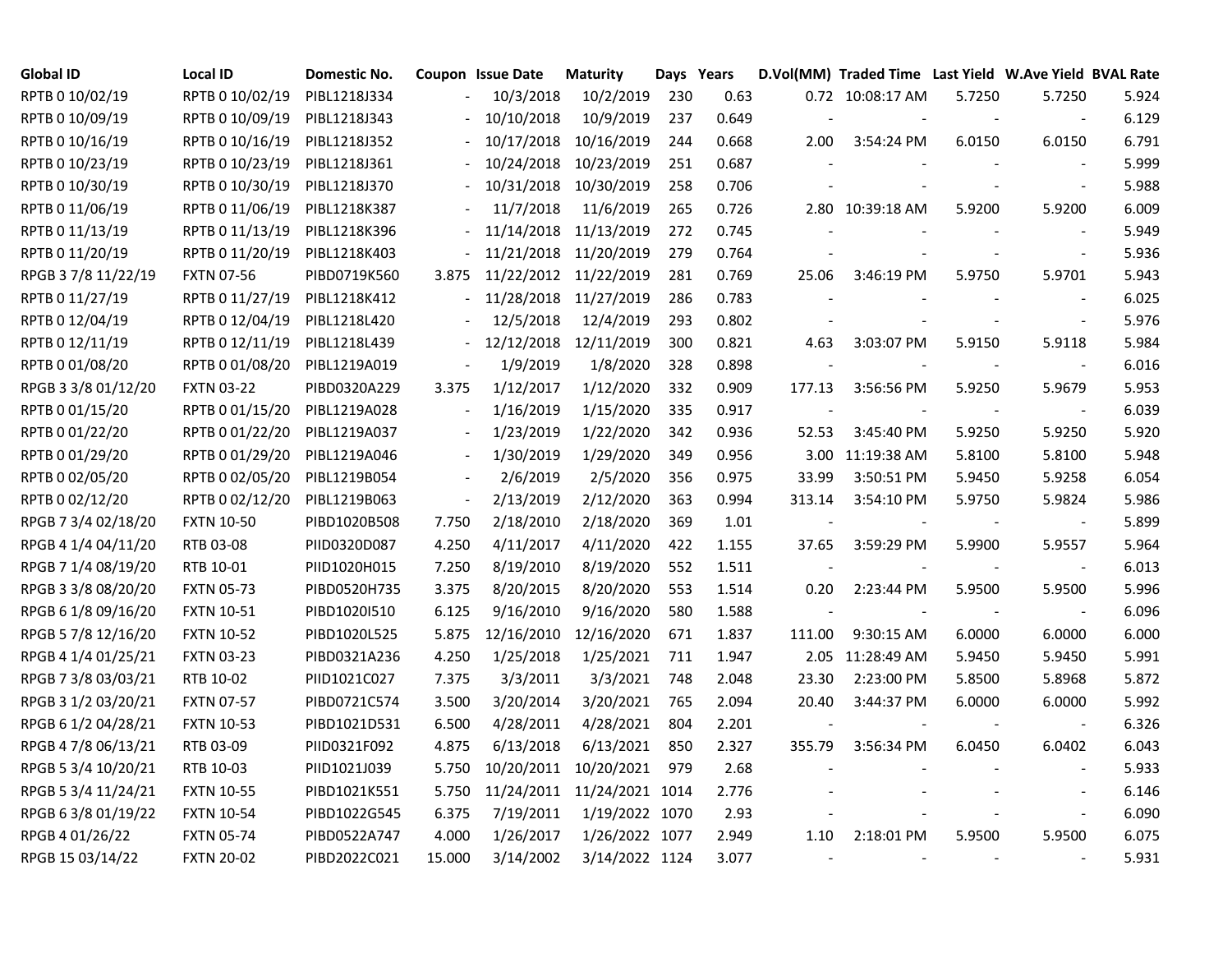| <b>Global ID</b>     | <b>Local ID</b>   | <b>Domestic No.</b> |        | Coupon Issue Date | <b>Maturity</b> | Days Years |        |          | D.Vol(MM) Traded Time Last Yield W.Ave Yield BVAL Rate |        |                          |       |
|----------------------|-------------------|---------------------|--------|-------------------|-----------------|------------|--------|----------|--------------------------------------------------------|--------|--------------------------|-------|
| RPGB 4 7/8 08/02/22  | <b>FXTN 10-56</b> | PIBD1022H562        | 4.875  | 8/2/2012          | 8/2/2022 1265   |            | 3.463  |          |                                                        |        |                          | 6.266 |
| RPGB 4 3/4 09/13/22  | <b>FXTN 10-57</b> | PIBD1022I570        | 4.750  | 9/13/2012         | 9/13/2022 1307  |            | 3.578  |          |                                                        |        |                          | 6.180 |
| RPGB 12 3/4 10/17/22 | <b>FXTN 20-03</b> | PIBD2022J033        | 12.750 | 10/17/2002        | 10/17/2022 1341 |            | 3.671  |          |                                                        |        |                          | 6.088 |
| RPGB 4 5/8 12/04/22  | RTB 05-11         | PIID0522L114        | 4.625  | 12/4/2017         | 12/4/2022 1389  |            | 3.803  | 17.64    | 3:40:13 PM                                             | 5.9800 | 5.9694                   | 5.931 |
| RPGB 4 12/06/22      | <b>FXTN 10-58</b> | PIBD1022L585        | 4.000  | 12/6/2012         | 12/6/2022 1391  |            | 3.808  |          |                                                        |        |                          | 6.073 |
| RPGB 13 02/20/23     | <b>FXTN 20-04</b> | PIBD2023B048        | 13.000 | 2/20/2003         | 2/20/2023 1467  |            | 4.016  |          |                                                        |        | $\blacksquare$           | 6.115 |
| RPGB 5 1/2 03/08/23  | <b>FXTN 05-75</b> | PIBD0523C752        | 5.500  | 3/8/2018          | 3/8/2023 1483   |            | 4.06   | 11.27    | 3:54:54 PM                                             | 6.0500 | 5.9249                   | 5.940 |
| RPGB 3 1/2 04/21/23  | <b>FXTN 07-58</b> | PIBD0723D588        | 3.500  | 4/21/2016         | 4/21/2023 1527  |            | 4.181  | 2.10     | 3:33:33 PM                                             | 5.9000 | 5.9000                   | 5.999 |
| RPGB 11 7/8 05/29/23 | <b>FXTN 20-05</b> | PIBD2023E054        | 11.875 | 5/29/2003         | 5/29/2023 1565  |            | 4.285  |          |                                                        |        | $\overline{\phantom{a}}$ | 6.251 |
| RPGB 3 1/4 08/15/23  | RTB 10-04         | PIID1023H046        | 3.250  | 8/15/2013         | 8/15/2023 1643  |            | 4.498  | 11.50    | 2:50:43 PM                                             | 6.1200 | 6.1422                   | 6.206 |
| RPGB 11 3/8 10/23/23 | <b>FXTN 20-06</b> | PIBD2023J068        | 11.375 | 10/23/2003        | 10/23/2023 1712 |            | 4.687  |          |                                                        |        | $\blacksquare$           | 6.108 |
| RPGB 4 1/2 04/20/24  | <b>FXTN 07-59</b> | PIBD0724D595        | 4.500  | 4/20/2017         | 4/20/2024 1892  |            | 5.18   |          |                                                        |        | $\overline{\phantom{a}}$ | 5.955 |
| RPGB 12 3/8 06/03/24 | <b>FXTN 20-07</b> | PIBD2024F075        | 12.375 | 6/3/2004          | 6/3/2024 1936   |            | 5.3    |          |                                                        |        |                          | 6.040 |
| RPGB 12 7/8 08/05/24 | <b>FXTN 20-08</b> | PIBD2024H086        | 12.875 | 8/5/2004          | 8/5/2024 1999   |            | 5.473  |          |                                                        |        |                          | 6.142 |
| RPGB 4 1/8 08/20/24  | <b>FXTN 10-59</b> | PIBD1024H595        | 4.125  | 8/20/2014         | 8/20/2024 2014  |            | 5.514  |          | 54.00 11:48:28 AM                                      | 6.1500 | 6.2056                   | 6.246 |
| RPGB 13 3/4 11/11/24 | <b>FXTN 20-09</b> | PIBD2024K091        | 13.750 | 11/11/2004        | 11/11/2024 2097 |            | 5.741  |          |                                                        |        |                          | 6.147 |
| RPGB 5 3/4 04/12/25  | <b>FXTN 07-61</b> | PIBD0725D618        | 5.750  | 4/12/2018         | 4/12/2025 2249  |            | 6.157  | 57.00    | 3:54:45 PM                                             | 6.2000 | 6.1360                   | 6.088 |
| RPGB 12 1/8 04/14/25 | <b>FXTN 20-10</b> | PIBD2025D103        | 12.125 | 4/14/2005         | 4/14/2025 2251  |            | 6.163  |          |                                                        |        |                          | 6.133 |
| RPGB 3 5/8 09/09/25  | <b>FXTN 10-60</b> | PIBD1025I608        | 3.625  | 9/9/2015          | 9/9/2025 2399   |            | 6.568  |          |                                                        |        |                          | 6.187 |
| RPGB 12 1/8 10/20/25 | <b>FXTN 20-11</b> | PIBD2025J116        | 12.125 | 10/20/2005        | 10/20/2025 2440 |            | 6.68   |          |                                                        |        |                          | 6.163 |
| RPGB 18 1/4 11/29/25 | <b>FXTN 25-01</b> | PIBD2525K015        | 18.250 | 11/29/2000        | 11/29/2025 2480 |            | 6.79   |          |                                                        |        |                          | 6.175 |
| RPGB 10 1/4 01/19/26 | <b>FXTN 20-12</b> | PIBD2026A122        | 10.250 | 1/19/2006         | 1/19/2026 2531  |            | 6.93   |          |                                                        |        |                          | 6.185 |
| RPGB 6 1/4 02/14/26  | <b>FXTN 07-62</b> | PIBD0726B627        | 6.250  | 2/14/2019         | 2/14/2026 2557  |            | 7.001  | 180.80   | 3:42:06 PM                                             | 6.2050 | 6.2005                   | 6.230 |
| RPGB 3 1/2 09/20/26  | RTB 10-05         | PIID1026I057        | 3.500  | 9/20/2016         | 9/20/2026 2775  |            | 7.598  |          | 34.00 11:02:36 AM                                      | 6.4500 | 6.4500                   | 6.421 |
| RPGB 6 1/4 10/20/26  | RTB 15-01         | PIID1526J019        | 6.250  | 10/20/2011        | 10/20/2026 2805 |            | 7.68   |          |                                                        |        |                          | 6.237 |
| RPGB 8 12/07/26      | <b>FXTN 20-13</b> | PIBD2026L139        | 8.000  | 12/7/2006         | 12/7/2026 2853  |            | 7.811  |          |                                                        |        |                          | 6.208 |
| RPGB 5 3/8 03/01/27  | RTB 15-02         | PIID1527C023        | 5.375  | 3/1/2012          | 3/1/2027 2937   |            | 8.041  |          |                                                        |        |                          | 6.241 |
| RPGB 4 3/4 05/04/27  | <b>FXTN 10-61</b> | PIBD1027E617        | 4.750  | 5/4/2017          | 5/4/2027 3001   |            | 8.216  |          | 85.00 10:26:55 AM                                      | 6.2500 | 6.2500                   | 6.250 |
| RPGB 8 5/8 09/06/27  | <b>FXTN 20-14</b> | PIBD2027I140        | 8.625  | 9/6/2007          | 9/6/2027 3126   |            | 8.559  |          |                                                        |        |                          | 6.417 |
| RPGB 6 1/4 03/22/28  | <b>FXTN 10-63</b> | PIBD1028C635        | 6.250  | 3/22/2018         | 3/22/2028 3324  |            | 9.101  | 15.00    | 2:44:46 PM                                             | 6.2600 | 6.2600                   | 6.252 |
| RPGB 9 1/2 12/04/28  | <b>FXTN 20-15</b> | PIBD2028L151        | 9.500  | 12/4/2008         | 12/4/2028 3581  |            | 9.804  |          |                                                        |        |                          | 6.298 |
| RPGB 6 7/8 01/10/29  | <b>FXTN 10-64</b> | PIBD1029A644        | 6.875  | 1/10/2019         | 1/10/2029 3618  |            | 9.906  | 1,304.70 | 3:27:35 PM                                             | 6.2900 | 6.2926                   | 6.294 |
| RPGB 8 3/4 05/27/30  | <b>FXTN 20-16</b> | PIBD2030E166        | 8.750  | 5/27/2010         | 5/27/2030 4120  |            | 11.28  |          |                                                        |        |                          | 6.327 |
| RPGB 12 1/2 07/28/30 | <b>FXTN 25-02</b> | PIBD2530G029        | 12.500 | 7/28/2005         | 7/28/2030 4182  |            | 11.45  |          |                                                        |        |                          | 6.390 |
| RPGB 11 1/4 01/26/31 | <b>FXTN 25-03</b> | PIBD2531A032        | 11.250 | 1/26/2006         | 1/26/2031 4364  |            | 11.948 |          |                                                        |        |                          | 6.324 |